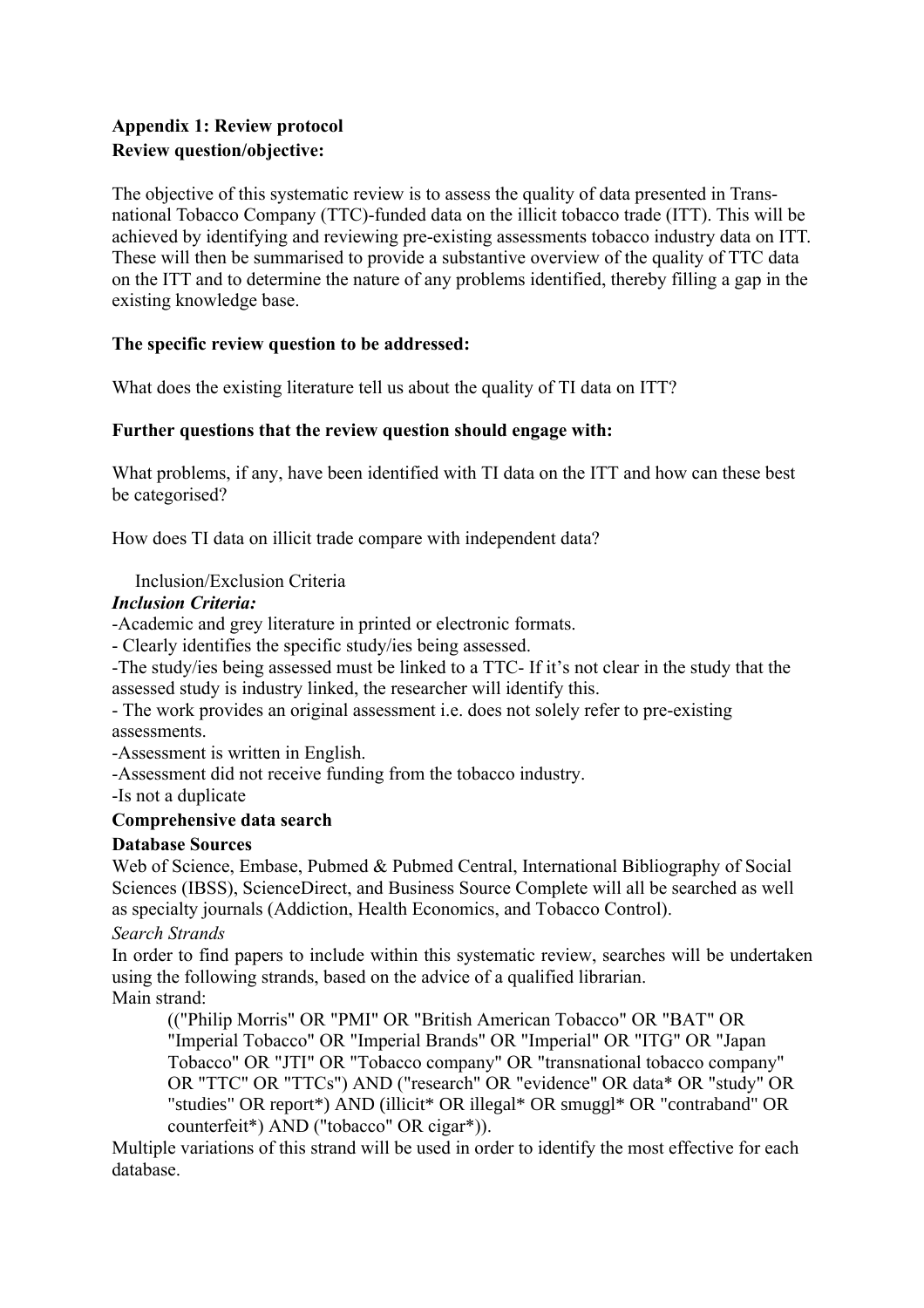#### **Non-database Sources**

Google searches will be conducted in order to identify grey literature. Searches on 'illicit tobacco' and the names of prominent TTCs (British American Tobacco, Imperial Tobacco/Brands, Philip Morris International, Japan Tobacco International) will be used as well as an 'allintitle' search of 'illicit tobacco. Searches of 'illicit tobacco' will also be performed on websites of organisations engaged in industry monitoring on this topic. In conjunction with other researchers, a list of appropriate experts was created. Each will be asked if they know of any further relevant literature to include and experts to contact. The list includes persons who have previously conducted research on the ITT, tobacco control experts, members of NGOs, and non-academics who have written on the topic. The bibliographies from collected papers that meet the inclusion criteria will be hand-searched to identify any additional literature.

#### **Synthesis of data**

Each search will be documented in a database. Recorded details include the date of search, source/database used, subsection i.e. search type, the year from and to of the search, the search terms use and the amount of results found. All of the selected literature was stored in a specific library within a reference management system (Endnote). A record of the total number of included studies at each stage of the systematic review will be completed throughout the process, and the results will be summarised in a chart in the final report. A data extraction and critical appraisal form has been developed in accordance with all authors in order to capture important characteristics of the collected papers and the industry data they address. This includes the author/s, year of publication, type of publication (eg. academic journal, NGO report), and brief outlines of the aims of each paper as well as the title, year of publication, and producers of the industry data that is assessed. The critical appraisal process for the assessments themselves considered whether they underwent a peerreview process, disclosed their funding sources, and outlined their methodological approach. In order to avoid bias, the inclusion/exclusion criteria and data extraction form will be piloted with another researcher before all of the data is collected and analysed. After data collection the coding framework was be piloted using 3 papers identified during by the search process. Any discrepancies will be documented and agreement will be reached between the researchers. Any changes made to the framework as a result of these discussions will also be noted.

100% of the included assessments will be second-coded independently by an additional author (either  $2<sup>nd</sup>$  or  $3<sup>rd</sup>$  author) and inter-coder reliability will be calculated. All disagreements will be documented in an Excel file and fully-resolved between the coders. Throughout the coding process, NVivo 10 will be used to collect qualitative statements from assessments that are applicable to categories within the coding framework.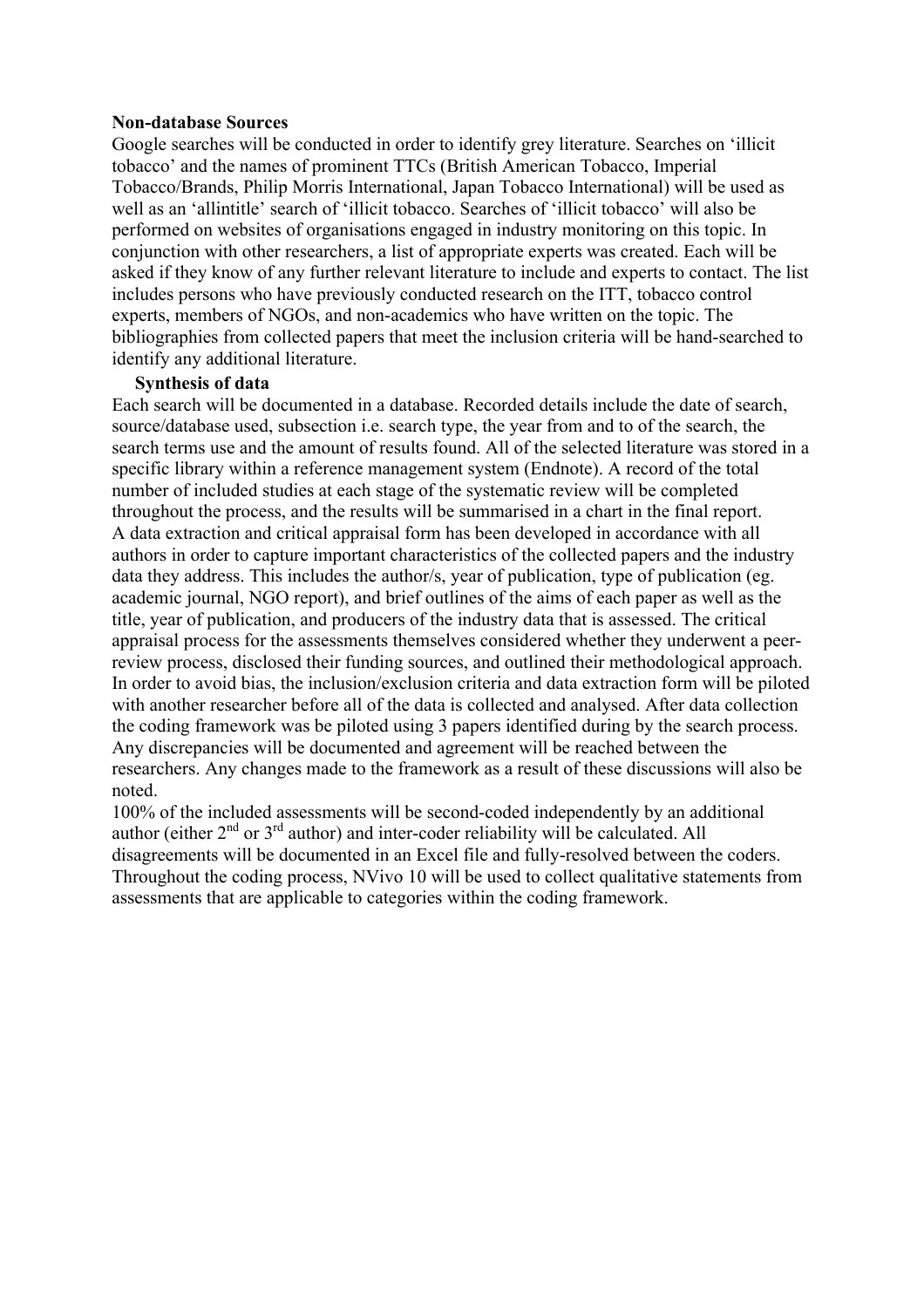| <b>Appendix 2. List of identified assessments</b>                                                                           |                                                                    |      |                                               |           |
|-----------------------------------------------------------------------------------------------------------------------------|--------------------------------------------------------------------|------|-----------------------------------------------|-----------|
| <b>Title</b>                                                                                                                | Author/s                                                           | Year | <b>Source</b>                                 | Reference |
| A mountain or a molehill: is the illicit trade in<br>cigarettes undermining tobacco control policy<br>in South Africa?      | Blecher, E.                                                        | 2010 | <b>JOURNAL: Trends in</b><br>Organized Crime  | 77        |
| Plain Packaging of tobacco products: a review<br>of the evidence                                                            | Cancer Council Victoria                                            | 2011 | <b>REPORT: Cancer Council</b><br>Victoria     | 63        |
| Comments on survey of Australian retailers'<br>views about plain packaging                                                  | Cancer Council Victoria                                            | N/A  | <b>REPORT: Cancer Council</b><br>Victoria     | 68        |
| Questions and answers on plainpackaging in<br>Australia, Facts sheet no. 3                                                  | Cancer Council Victoria                                            | 2016 | <b>FACT SHEET: Cancer Council</b><br>Victoria | 83        |
| Removing the emperor's clothes: Australia and<br>tobacco plain packaging                                                    | Chapman, S., Freeman, B.                                           | 2014 | <b>EBOOK</b>                                  | 65        |
| Did the tobacco industry inflate estimates of<br>illicit cigarette consumption in Asia? An<br>empirical analysis            | Chen, J., McGhee, S.M., Townsend, J., Lam, T. H., Hedley,<br>A. J. | 2015 | <b>JOURNAL: Tobacco Control</b>               | 47        |
| The Market for Legal and Illegal Cigarettes in<br>Poland: A Closer Look at Demand and Supply<br><b>Side Characteristics</b> | Ciecierski, C.                                                     | 2007 | <b>WORKING PAPER</b>                          | 67        |
| Will Plain Packaging Reduce Cigarette<br>Consumption?                                                                       | Clarke, H., Prentice, D.                                           | 2012 | JOURNAL: Economic Papers                      | 64        |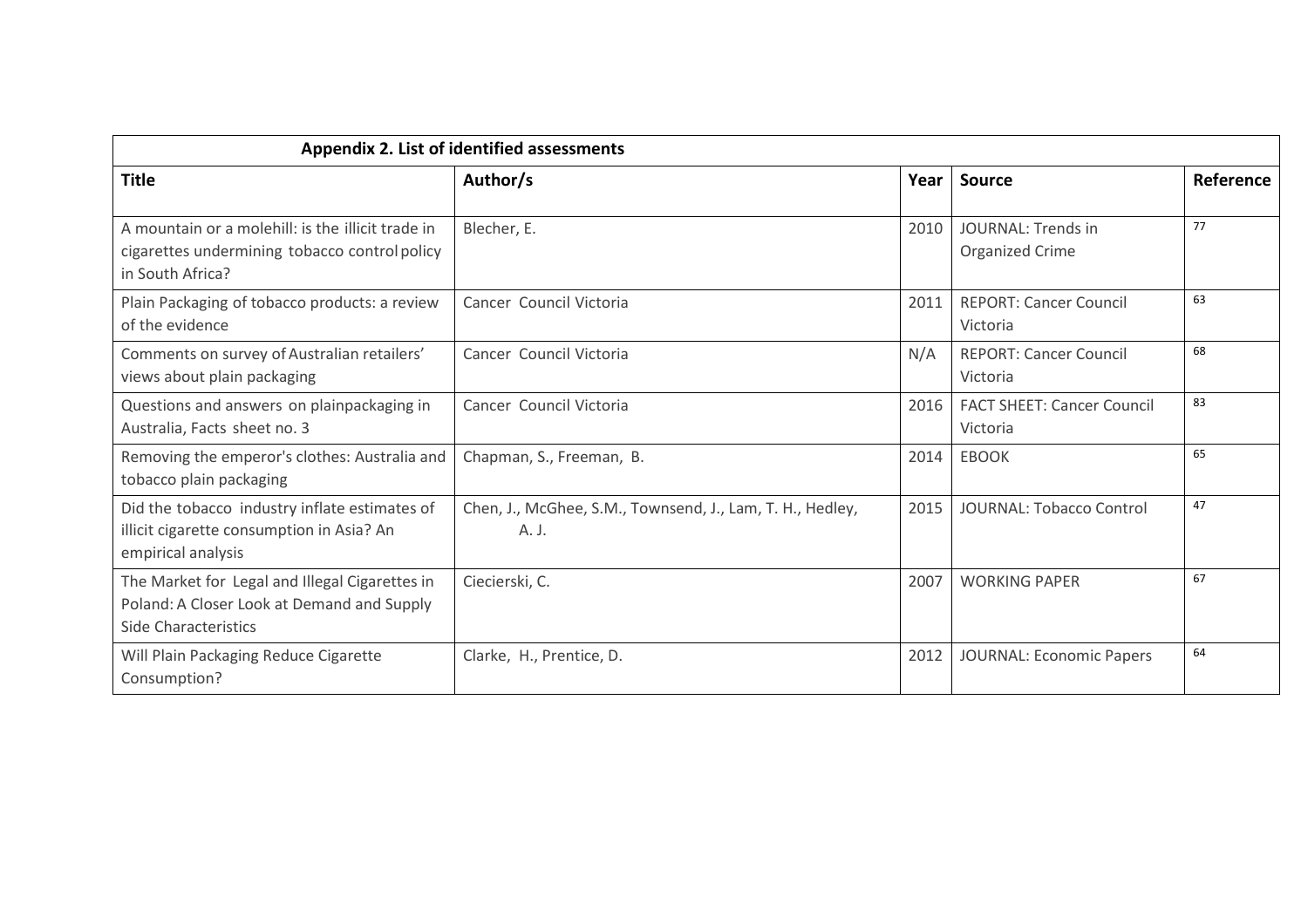| 'It will harm business and increase illicit trade':   Evans-Reeves, K., Hatchard, J., Gilmore, A.B. |                                            | 2015             | JOURNAL: Tobacco Control | 37 |
|-----------------------------------------------------------------------------------------------------|--------------------------------------------|------------------|--------------------------|----|
| an evaluation of the relevance, quality and                                                         |                                            |                  |                          |    |
| transparency of evidence submitted by                                                               |                                            |                  |                          |    |
| transnational tobacco companies to the UK                                                           |                                            |                  |                          |    |
| consultation on standardised packaging 2012                                                         |                                            |                  |                          |    |
| Illicit trade, tobacco industry-funded studies                                                      | Fooks, G.J., Peeters, S., Evans-Reeves, K. | $2013 \text{ l}$ | JOURNAL: Tobacco Control | 79 |
| and policy influence in the EU and UK                                                               |                                            |                  |                          |    |

| Towards a greater understanding of the illicit<br>tobacco trade in Europe: a review of the PMI<br>funded 'Project Star' report                                                                                                                                              | Gilmore, A.B., Rowell, A., Gallus, S., Lugo, A., Joossens, L.,<br>Sims, M.      | 2013 | <b>JOURNAL: Tobacco Control</b>                      | 46 |
|-----------------------------------------------------------------------------------------------------------------------------------------------------------------------------------------------------------------------------------------------------------------------------|---------------------------------------------------------------------------------|------|------------------------------------------------------|----|
| Estimating the size of illicit tobacco<br>consumption in Brazil: findings from the global<br>adult tobacco survey                                                                                                                                                           | Iglesias, R.M., Szklo, A.S., de Souza, M.C., de Almeida, L.M.                   | 2016 | JOURNAL: Tobacco Control                             | 69 |
| Assessment of the European Union's illicit<br>trade agreements with the four major<br><b>Transnational Tobacco Companies</b>                                                                                                                                                | Joossens, L., Gilmore, A.B., Stoklosa, M., Ross, H.                             | 2015 | <b>JOURNAL: Tobacco Control</b>                      | 81 |
| Illicit cigarettes and hand-rolled tobacco in 18<br>European countries: a cross-sectional survey                                                                                                                                                                            | Joossens, L., Lugo, A., La Vecchia, C., Gilmore, A.B, Clancy, L.,<br>Gallus, S. | 2013 | JOURNAL: Tobacco Control                             | 82 |
| Illicit Tobacco Trade: Monitoring and<br>Mitigating Risk in New Zealand                                                                                                                                                                                                     | Paynter, J., Joossens, L.                                                       | 2010 | <b>REPORT: Action on Smoking</b><br>and Health (ASH) | 70 |
| Illicit trade of tobacco in Australia. A report<br>prepared by Deloitte for British American<br>Tobacco Australia Limited, Philip Morris<br>Limited and Imperial Tobacco Australia<br>Limited: A critique prepared by Quit Victoria,<br>Cancer Council Victoria, March 2011 | Quit Victoria                                                                   | 2011 | <b>REPORT: Cancer Council</b><br>Victoria            | 62 |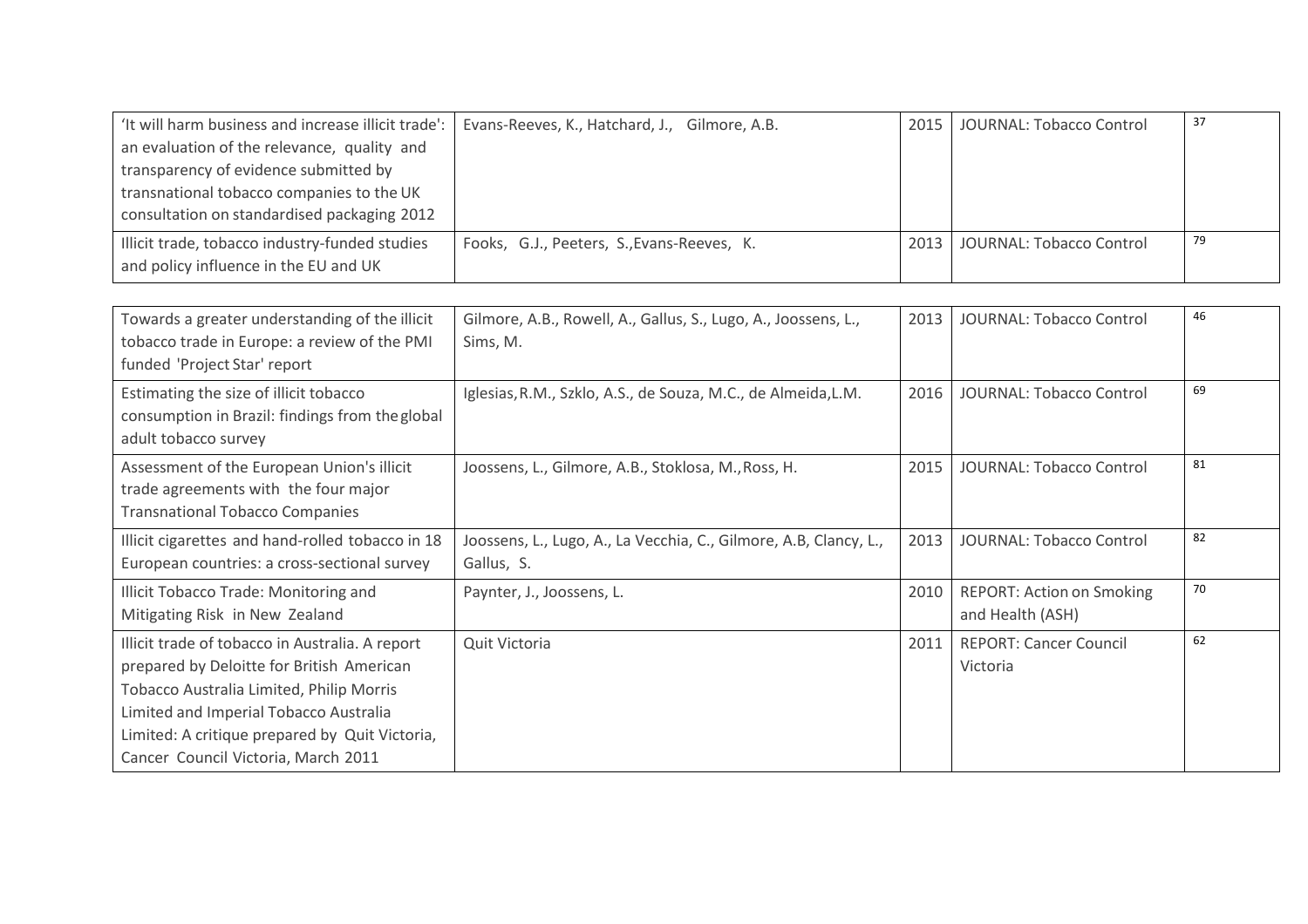| Illicit trade of tobacco in Australia. A report | Quit Victoria | $2012$ $\blacksquare$ | <b>REPORT: Cancer Council</b> | 55 |
|-------------------------------------------------|---------------|-----------------------|-------------------------------|----|
| prepared by Deloitte for British American       |               |                       | Victoria                      |    |
| Tobacco Australia Limited, Philip Morris        |               |                       |                               |    |
| Limited and Imperial Tobacco Australia          |               |                       |                               |    |
| Limited: A critique prepared by Quit Victoria,  |               |                       |                               |    |
| May 2012                                        |               |                       |                               |    |
| Analysis of KPMG LLP report on use of illicit   | Quit Victoria | 2014 l                | <b>REPORT: Cancer Council</b> | 73 |
| tobacco in Australia: 2013 Half Year Report     |               |                       | Victoria                      |    |

| How big a problem is illicit tobacco and has it<br>increased since the introduction of plain<br>packaging in Australia- a critique of the KPMG<br>October 2014 half-year report on illicit<br>tobacco in Australia and compilation of data<br>from ACBPS seizures and data from survey of<br>smokers and retail audits | Quit Victoria                               | 2015 | <b>REPORT: Cancer Council</b><br>Victoria | 74           |
|------------------------------------------------------------------------------------------------------------------------------------------------------------------------------------------------------------------------------------------------------------------------------------------------------------------------|---------------------------------------------|------|-------------------------------------------|--------------|
| Analysis of KPMG LLP report on use of illicit<br>tobacco in Australia: 2014 Full Year Report,<br>30 <sup>th</sup> March 2015                                                                                                                                                                                           | Quit Victoria                               | 2015 | <b>REPORT: Cancer Council</b><br>Victoria | 75           |
| Analysis of KPMG LLP report on use of illicit<br>tobacco in Australia 2013 Full year report                                                                                                                                                                                                                            | Quit Victoria                               | 2014 | <b>REPORT: Cancer Council</b><br>Victoria | 76           |
| Understanding and measuring cigarette tax<br>avoidance and evasion: a methodological<br>guide                                                                                                                                                                                                                          | Ross, H.                                    | 2015 | <b>REPORT: Tobacconomics</b>              | 59           |
| Tobacco industry manipulation of data on and<br>press coverage of the illicit tobacco trade in<br>the UK                                                                                                                                                                                                               | Rowell, A., Evans-Reeves, K., Gilmore, A.B. | 2014 | JOURNAL: Tobacco Control                  | $\mathbf{1}$ |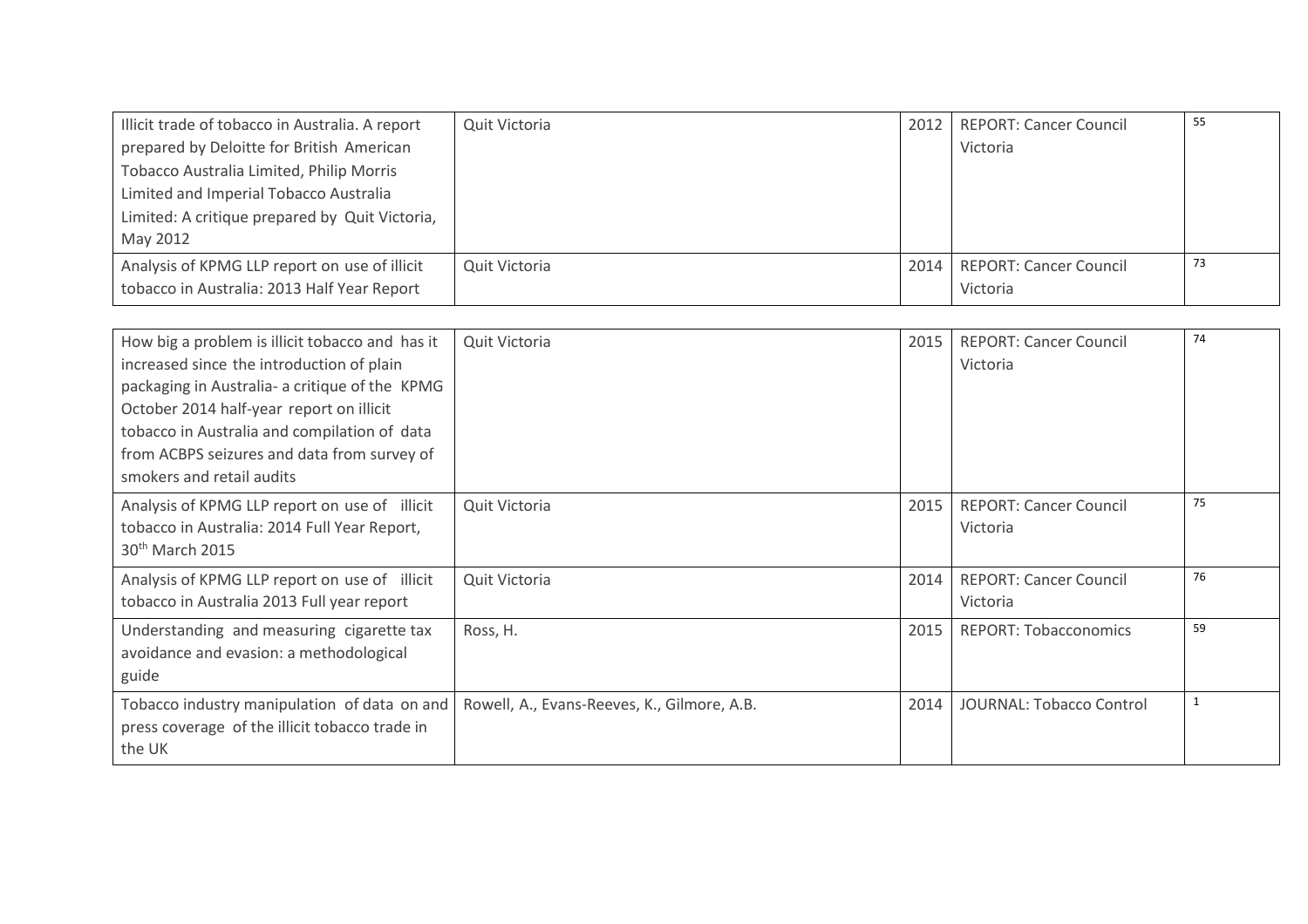| Availability of illicit tobacco in small retail<br>outlets before and after the implementation<br>of Australian plain packaging legislation                                                                                       | Scollo, M., Bayly, M., Wakefield, M.                     | 2014 | JOURNAL: Tobacco Control                                                     | 60 |
|-----------------------------------------------------------------------------------------------------------------------------------------------------------------------------------------------------------------------------------|----------------------------------------------------------|------|------------------------------------------------------------------------------|----|
| Tobacco in Australia, facts and issues:<br>13.7.8.4, Avoidance and evasion of taxes on<br>tobacco products                                                                                                                        | Scollo, M., Winstanley, M.H.                             | 2016 | EBOOK: Cancer Council<br>Victoria                                            | 84 |
| Use of illicit tobacco following introduction of<br>standardised packaging of tobacco products in<br>Australia: results from a national cross<br>sectional survey                                                                 | Scollo, M., Zacher, M., Coomber, K., Wakefield, M.       | 2015 | JOURNAL: Tobacco Control                                                     | 61 |
| Early evidence about the predicted<br>unintended consequences of standardised<br>packaging of tobacco products in<br>Australia: a cross-sectional study of the place<br>of purchase, regular brands and use of illicit<br>tobacco | Scollo, M., Zacher, M., Durkin, S., Wakefield, M.        | 2014 | JOURNAL: Tobacco Control                                                     | 41 |
| Change in tobacco excise policy in Bulgaria:<br>the role of tobacco industry lobbying and<br>smuggling                                                                                                                            | Skafida, V., Silver, K.E., Rechel, B.P.D., Gilmore, A.B. | 2014 | JOURNAL: Tobacco Control                                                     | 44 |
| Asia-11 Illicit Tobacco Indicator 2012: More<br>Myth than Fact, A Critique by SEATCA                                                                                                                                              | Southeast Asia Tobacco Control Alliance (SEATCA)         | 2014 | <b>REPORT: Southeast Asia</b><br><b>Tobacco Control Alliance</b><br>(SEATCA) | 85 |
| Failed: A Critique of the ITIC/OE Asia-14 Illicit<br>Tobacco Indicator 2013                                                                                                                                                       | South East Asia Tobacco Control Alliance (SEATCA)        | 2015 | <b>REPORT</b>                                                                | 80 |
| Is the illicit cigarette market really growing?<br>The tobacco industry's misleading math trick                                                                                                                                   | Stoklosa, M.                                             | 2015 | JOURNAL: Tobacco Control                                                     | 72 |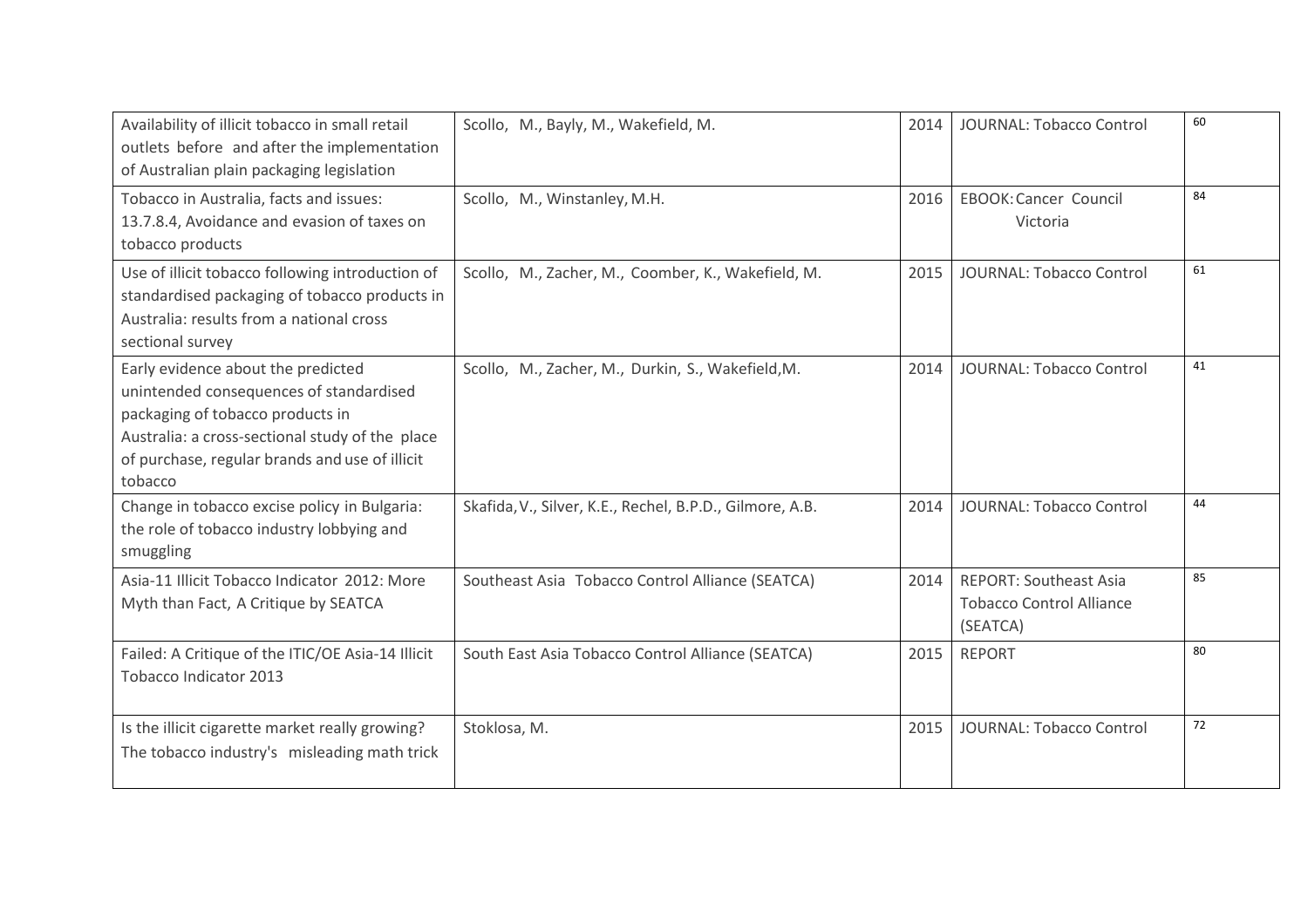| Contrasting academic and tobacco industry<br>estimates of illicit cigarette trade: evidence<br>from Warsaw, Poland        | Stoklosa, M., Ross, H.    | 2013 | <b>JOURNAL: Tobacco Control</b> | 66 |
|---------------------------------------------------------------------------------------------------------------------------|---------------------------|------|---------------------------------|----|
| Review of Ernst & Young's Report on New<br>Zealand's Illicit Tobacco Market                                               | Tailor, N., Branson, J.   | 2010 | REPORT: NZIER (for ASH)         | 71 |
| Measuring changes in the illicit cigarette<br>market using government revenue data: the<br>example of South Africa        | Van Walbeek, C.           | 2014 | <b>JOURNAL: Tobacco Control</b> | 78 |
| Are the tobacco industry's claims about the<br>size of the illicit cigarette market credible? The<br>case of South Africa | Van Walbeek, C., Shai, L. | 2014 | <b>JOURNAL: Tobacco Control</b> | 48 |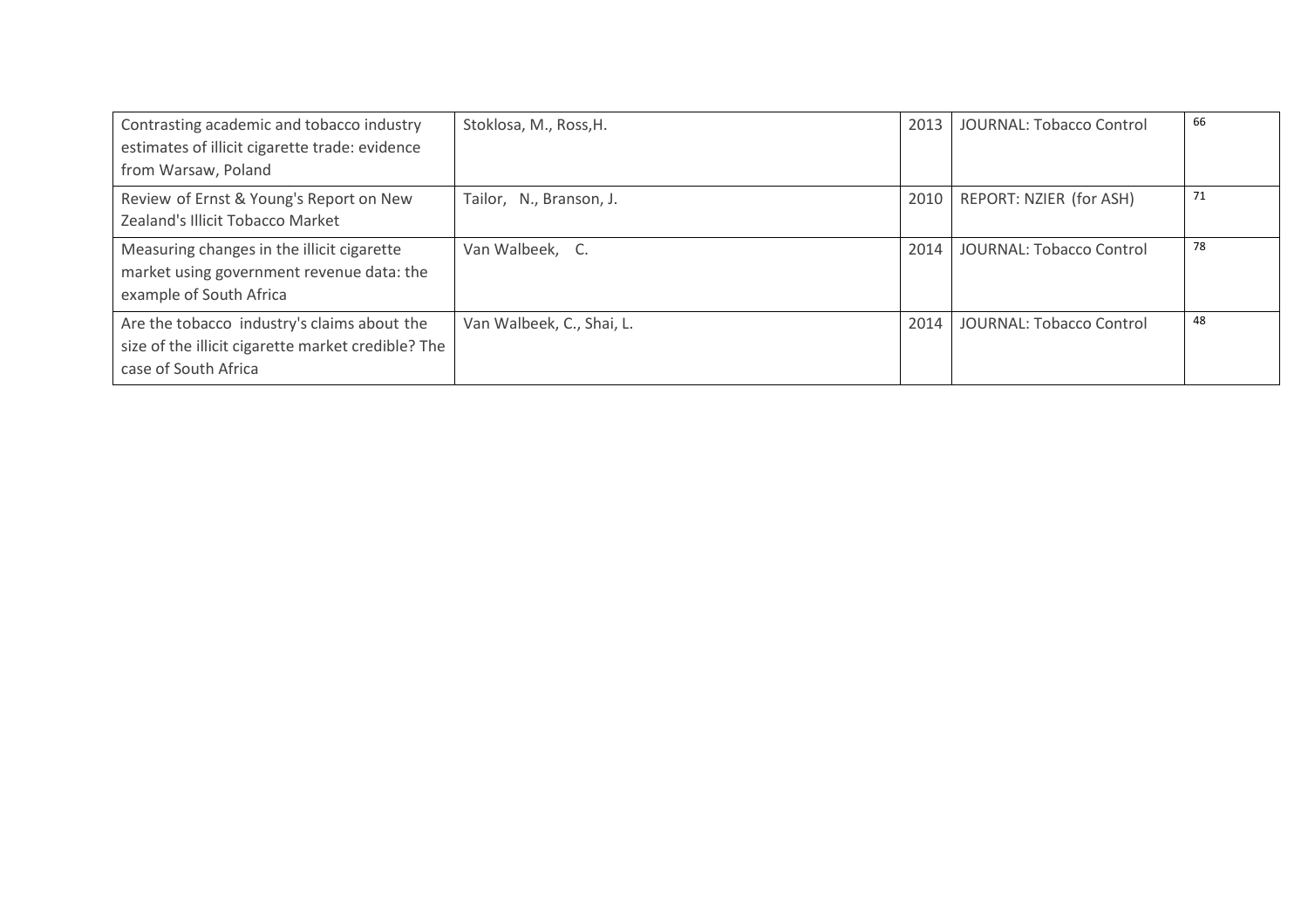# Appendix 3: inclusion, data extraction, and critical appraisal form

**Review of assessments of tobacco industry data on the illicit tobacco trade: inclusion, data extraction, and critical appraisal form**

| <b>Full reference</b>                                                                             |                           |                          |
|---------------------------------------------------------------------------------------------------|---------------------------|--------------------------|
| <b>First reviewer</b>                                                                             |                           |                          |
| <b>Second</b>                                                                                     |                           |                          |
| reviewer                                                                                          |                           |                          |
| <b>Check list for inclusion</b>                                                                   |                           |                          |
| (Title and abstract check) Is the study (a) in English?                                           | <b>Yes</b>                | <b>No</b>                |
| (Title and abstract check) Does a) feature discussion<br>of and/or include data on illicit trade? | Yes                       | No (exclude from review) |
| Does a) assess tobacco industry data on illicit trade<br>(b)?                                     | <b>Yes</b>                | No (exclude from review) |
| Does a) clearly identify the source/s of this data?                                               | <b>Yes</b>                | No (exclude from review) |
| Does a) provide an original assessment of tobacco<br>industry data on illicit trade?              | <b>Yes</b>                | No (exclude from review) |
|                                                                                                   | Yes (exclude from review) | No                       |
| Did a) receive tobacco industry funding?                                                          |                           |                          |
| <b>Data Extraction</b>                                                                            |                           |                          |
| What are the aims of a), as interpreted by the<br>reviewer?                                       |                           |                          |
| What are the aims of a), according to the words of<br>a)?                                         |                           |                          |
| What identifying information does a) provide                                                      |                           |                          |
| regarding b)? Organisation/title/year/on behalf                                                   |                           |                          |
| of/industry data source (if different from producer/s                                             |                           |                          |
| or report)                                                                                        |                           |                          |
| According to a), which regions/countries/localities                                               |                           |                          |
| does b) focus on? Region/Country/Locality-City                                                    |                           |                          |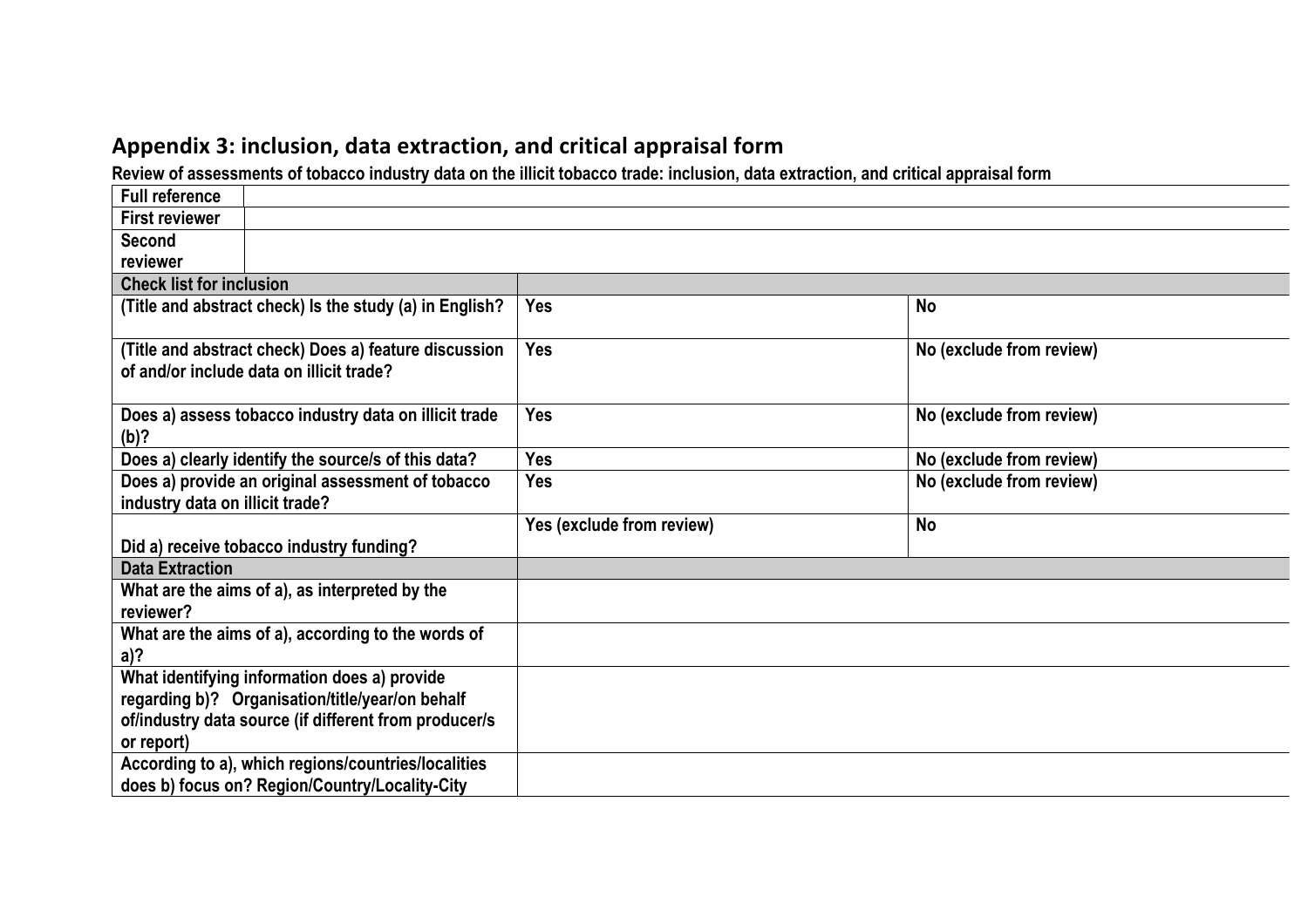| According to a), what are the key claims about illicit<br>trade that b) makes? |            |           |
|--------------------------------------------------------------------------------|------------|-----------|
| <b>Critical appraisal of a)</b>                                                |            |           |
| Did a) undergo a peer-review process                                           | <b>Yes</b> | <b>No</b> |
| Does a) disclose its funding source/s?                                         | Yes        | <b>No</b> |
| Does a) outline its methodological approach?                                   | <b>Yes</b> | <b>No</b> |
| <b>Notes</b>                                                                   |            |           |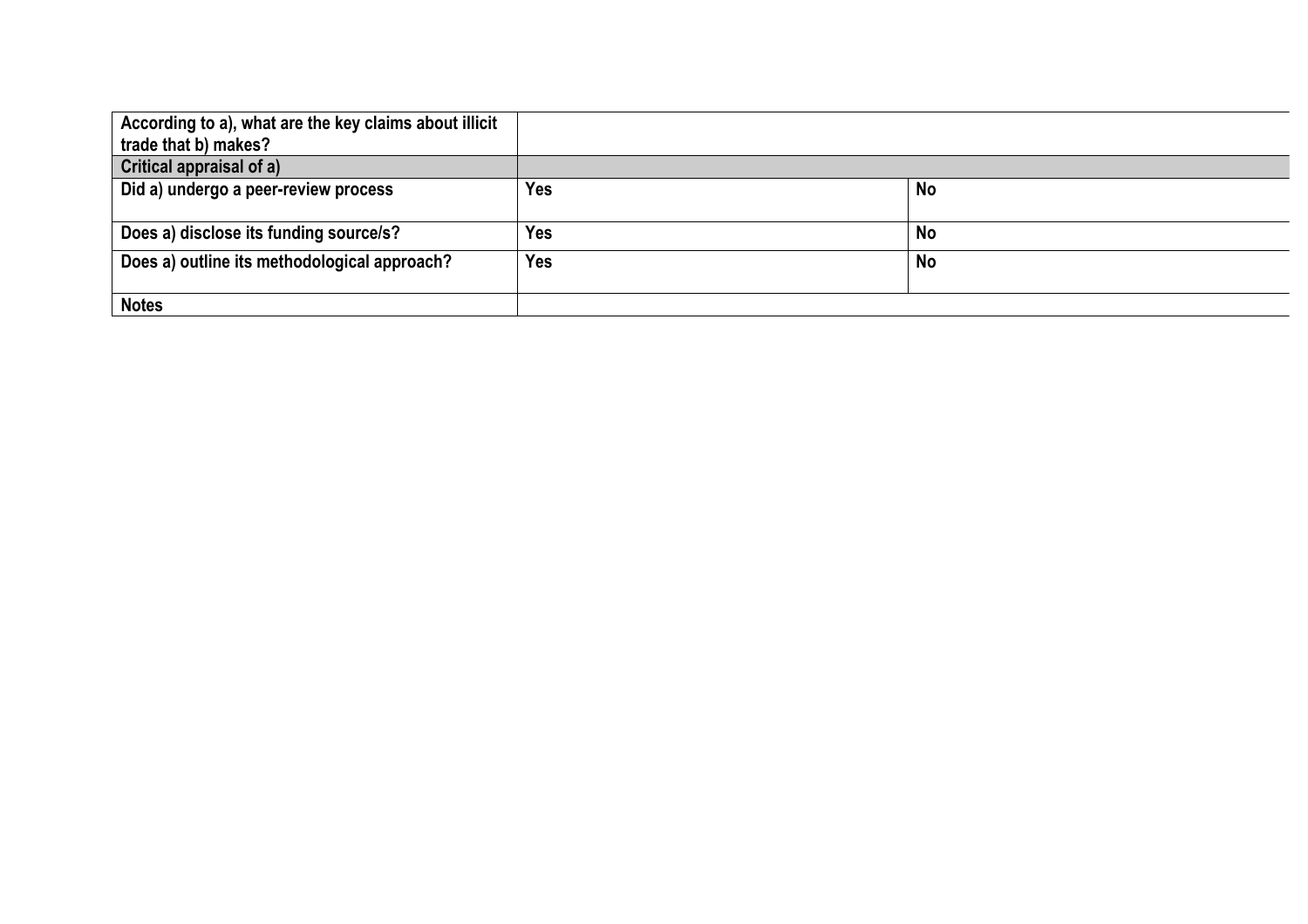# **Appendix 4: Coding framework**

| 2.6 According to a), which of the                                 | Options: Yes - a) identifies this as a data type used by b)                                                                                                                                                                                                                                                                                                                                                                                                                                                     |
|-------------------------------------------------------------------|-----------------------------------------------------------------------------------------------------------------------------------------------------------------------------------------------------------------------------------------------------------------------------------------------------------------------------------------------------------------------------------------------------------------------------------------------------------------------------------------------------------------|
| following most-accurately                                         | No - a) does not identify this as a data type used by b)                                                                                                                                                                                                                                                                                                                                                                                                                                                        |
| represents b)'s data types?                                       |                                                                                                                                                                                                                                                                                                                                                                                                                                                                                                                 |
| a Export and import/international                                 | Country-reported data on exports of tobacco by country of destination and of imports of tobacco by country of origin                                                                                                                                                                                                                                                                                                                                                                                            |
| trade statistics                                                  |                                                                                                                                                                                                                                                                                                                                                                                                                                                                                                                 |
| <b>b Empty Pack Survey (EPS)</b>                                  | Data taken from the collection of discarded cigarette packs which are assessed and categorised                                                                                                                                                                                                                                                                                                                                                                                                                  |
| c Survey (illicit consumption)                                    | Includes survey data collected in person, by mail, online and by phone. This includes an assessment of smokers' packs in<br>person-to-person survey which involves interviewers asking passing smokers to show their cigarette packs which are then<br>assessed and categorised, consumers sending in empty packs in exchange for free gifts which are then assessed and<br>categorised. It also includes survey data of tobacco users' self-reported illicit tobacco consumption and/or purchase<br>behaviours |
| d Smoker and non-smoker survey<br>on knowledge of illicit tobacco | Data from survey about participant's own views on the prevalence of illicit tobacco in their area                                                                                                                                                                                                                                                                                                                                                                                                               |
| e Undercover Test Purchases (UTP)                                 | Data collected by individuals who attempt to purchase illicit tobacco while not revealing their aim                                                                                                                                                                                                                                                                                                                                                                                                             |
| f Sales figures                                                   | Sales data provided by tobacco companies                                                                                                                                                                                                                                                                                                                                                                                                                                                                        |
| g Seizure figures                                                 | Seizure data provided by law enforcement ad customs organisations                                                                                                                                                                                                                                                                                                                                                                                                                                               |
| h Expert input                                                    | Data collected by direct questioning of, or stating the opinions of: smuggling researchers/experts on illicit tobacco;<br>individuals who have illicit tobacco experience, either current of previous, within law enforcement; tobacco retailers; OR<br>from published reports containing estimates of smuggling based on a canvass of experts who are familiar with local market<br>conditions e.g. World Tobacco File                                                                                         |
| i Survey (retailers)                                              | When retailers are questioned on their perceptions of issues including illicit tobacco use and availability. Survey data may<br>be collected in person, by mail, online or by phone.                                                                                                                                                                                                                                                                                                                            |
| j Unclear                                                         | it is unclear from a) what data types b) used                                                                                                                                                                                                                                                                                                                                                                                                                                                                   |
| 2.7 According to a), what analysis<br>methodologies did b) use?   | Options: Yes - a) identifies this as an analysis methodology that b) used<br>No - a) does not identify this as an analysis methodology that b) used                                                                                                                                                                                                                                                                                                                                                             |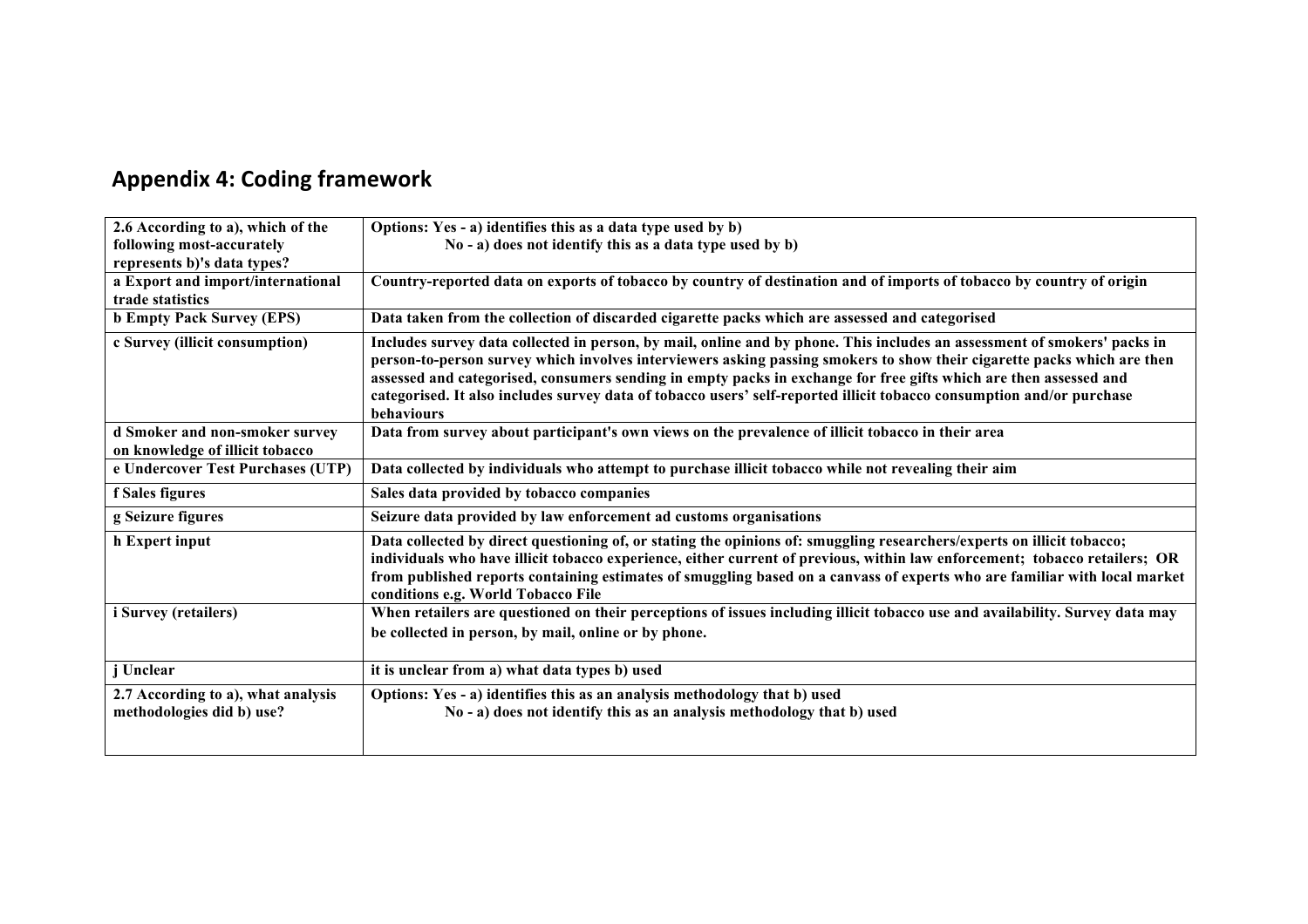| a Tax gap method                                                | Estimate of total consumption - legitimate consumption = illicit market.                                                                                                                                                                                                                                                                                                                                                                           |
|-----------------------------------------------------------------|----------------------------------------------------------------------------------------------------------------------------------------------------------------------------------------------------------------------------------------------------------------------------------------------------------------------------------------------------------------------------------------------------------------------------------------------------|
|                                                                 | e.g. "consumption is estimated, from which legitimate consumption is subtracted, the<br>remainder being the illicit market"                                                                                                                                                                                                                                                                                                                        |
| <b>b</b> Econometric modelling                                  | An econometric study (a mathematical formula using economic data): An econometric model specifies the statistical<br>relationship that is believed to hold between the various economic quantities pertaining to a particular economic<br>phenomenon under study. In the case of illicit trade, of the relationship between observed tax paid sales, variables<br>associated with the demand for tobacco, and variables associated with smuggling. |
| c Quantitative analysis                                         | Analysis that is based on unique (differs from either the tax gap method or econometric modelling methods) mathematical<br>and statistical modelling.                                                                                                                                                                                                                                                                                              |
|                                                                 | e.g. 'The mathematically correct way to calculate the average amount of unbranded tobacco used each year is to estimate<br>the quantity that each (unbranded tobacco) smoker smoked per year (by multiplying their quantity with their frequency of<br>purchase) and to then divide by the number of smokers purchasing unbranded tobacco.'.                                                                                                       |
|                                                                 | total consumption $=$ quantity x frequency of purchase                                                                                                                                                                                                                                                                                                                                                                                             |
|                                                                 | $\div$ number of consumers                                                                                                                                                                                                                                                                                                                                                                                                                         |
|                                                                 | = average amount of unbranded tobacco used each year<br>Any other form of quantitative analysis, such as descriptive statistics of survey data collected over time.                                                                                                                                                                                                                                                                                |
| d Qualitative analysis                                          | Analysis of non-numerical information such as interview or focus group output. This may involve content, narrative,                                                                                                                                                                                                                                                                                                                                |
|                                                                 | discourse, or framework analysis, as well as grounded theory and ethnographic approaches.                                                                                                                                                                                                                                                                                                                                                          |
| e Assumptions about interception<br>rates based on customs data | Examination of the annual detainment of cigarettes and loose tobacco by Customs using data from Customs (airport,<br>shipping, mail).                                                                                                                                                                                                                                                                                                              |
|                                                                 | e.g. 'Ernst & Young use the average amount of tobacco (2007 to 2009) detained by New Zealand Customs and make<br>assumptions about interception rates to estimate the amount which may have entered New Zealand without excise duty<br>being paid'                                                                                                                                                                                                 |
| f Comparison of export and import                               | Comparison of reported tobacco exports destined for a country with that country's reported tobacco imports. Persistent                                                                                                                                                                                                                                                                                                                             |
| statistics                                                      | discrepancies between these amounts provide an estimate of the amount of wholesale smuggled tobacco                                                                                                                                                                                                                                                                                                                                                |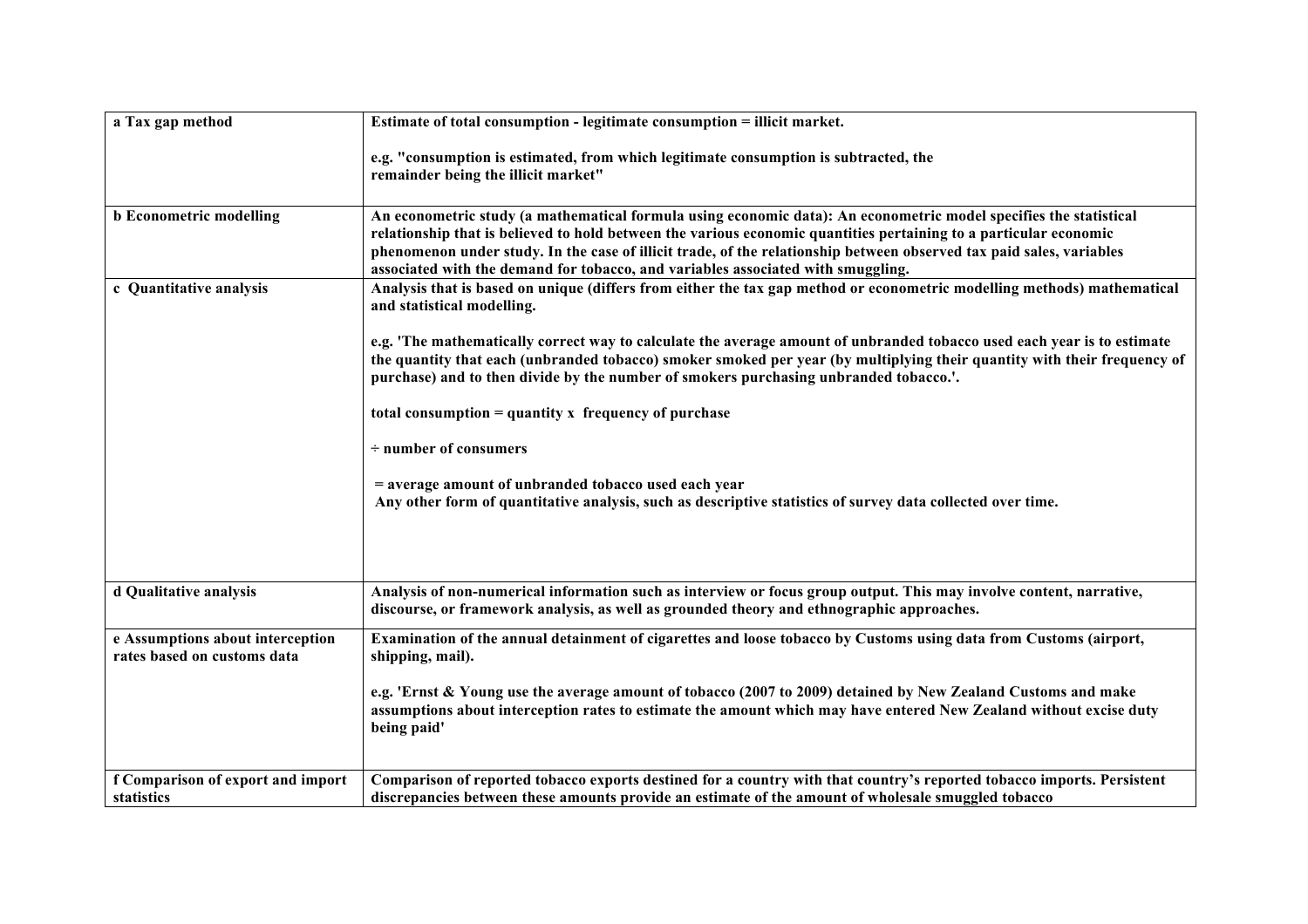| g Flows Model                                         | A method of analysis that measures trade flows (the inflows and outflows of cigarettes) between multiple markets in order<br>to estimate consumption. KPMG's EU flows model and the International Tax & Investment Centres' (ITIC) IT Flows<br>Model are examples of this approach.<br>Outflows of duty-paid cigarettes to other markets (Legal domestic consumption)<br>+ non-domestic legal to legal domestic sales to derive total legal consumption<br>then estimate total illicit consumption to derive total consumption, using EPS for non-domestic illicit and retail audits for<br>domestic illicit.<br>"The IT Flows model uses an estimate of legal Non--Domestic consumption that is generated with the help of the OE<br>Tourism Model. This model is only vaguely described and readers have to speculate as to how the model's "over 50,000 |
|-------------------------------------------------------|------------------------------------------------------------------------------------------------------------------------------------------------------------------------------------------------------------------------------------------------------------------------------------------------------------------------------------------------------------------------------------------------------------------------------------------------------------------------------------------------------------------------------------------------------------------------------------------------------------------------------------------------------------------------------------------------------------------------------------------------------------------------------------------------------------------------------------------------------------|
|                                                       | indicators" were used to estimate the number of tourists, and why it is relevant that the model forecasts 10 years into the<br>future if the estimates in the report are for 2013"                                                                                                                                                                                                                                                                                                                                                                                                                                                                                                                                                                                                                                                                         |
| h Unclear                                             | b)'s analysis methodology is not specified or sufficient details need to determine b)'s analysis methodology have not been<br>provided.                                                                                                                                                                                                                                                                                                                                                                                                                                                                                                                                                                                                                                                                                                                    |
| 2.8 What criticisms does a) make                      | Options: Yes - a) provides a critique on this area.                                                                                                                                                                                                                                                                                                                                                                                                                                                                                                                                                                                                                                                                                                                                                                                                        |
| about b)?                                             | No - a) does not provide a critique on this area                                                                                                                                                                                                                                                                                                                                                                                                                                                                                                                                                                                                                                                                                                                                                                                                           |
|                                                       | No (Praise) - a) does not provide a critique, instead praising b) on this area.                                                                                                                                                                                                                                                                                                                                                                                                                                                                                                                                                                                                                                                                                                                                                                            |
| a Not peer-reviewed                                   | a) states that there is no reference to a peer-review process in b) and/or specific terms under which b) was prepared are not<br>disclosed.                                                                                                                                                                                                                                                                                                                                                                                                                                                                                                                                                                                                                                                                                                                |
|                                                       | e.g. 'there is no reference to a peer-review process                                                                                                                                                                                                                                                                                                                                                                                                                                                                                                                                                                                                                                                                                                                                                                                                       |
| <b>b</b> Funding is not acknowledged                  | a) states that b) does not acknowledge or disclose its funding sources                                                                                                                                                                                                                                                                                                                                                                                                                                                                                                                                                                                                                                                                                                                                                                                     |
| c Author/s do not take<br>responsibility for findings | a) claims that b)'s authors do not claim responsibility for and/or try to separate themselves from the research and its<br>findings and/or there is a disclaimer about using the results at your own risk.                                                                                                                                                                                                                                                                                                                                                                                                                                                                                                                                                                                                                                                 |
|                                                       |                                                                                                                                                                                                                                                                                                                                                                                                                                                                                                                                                                                                                                                                                                                                                                                                                                                            |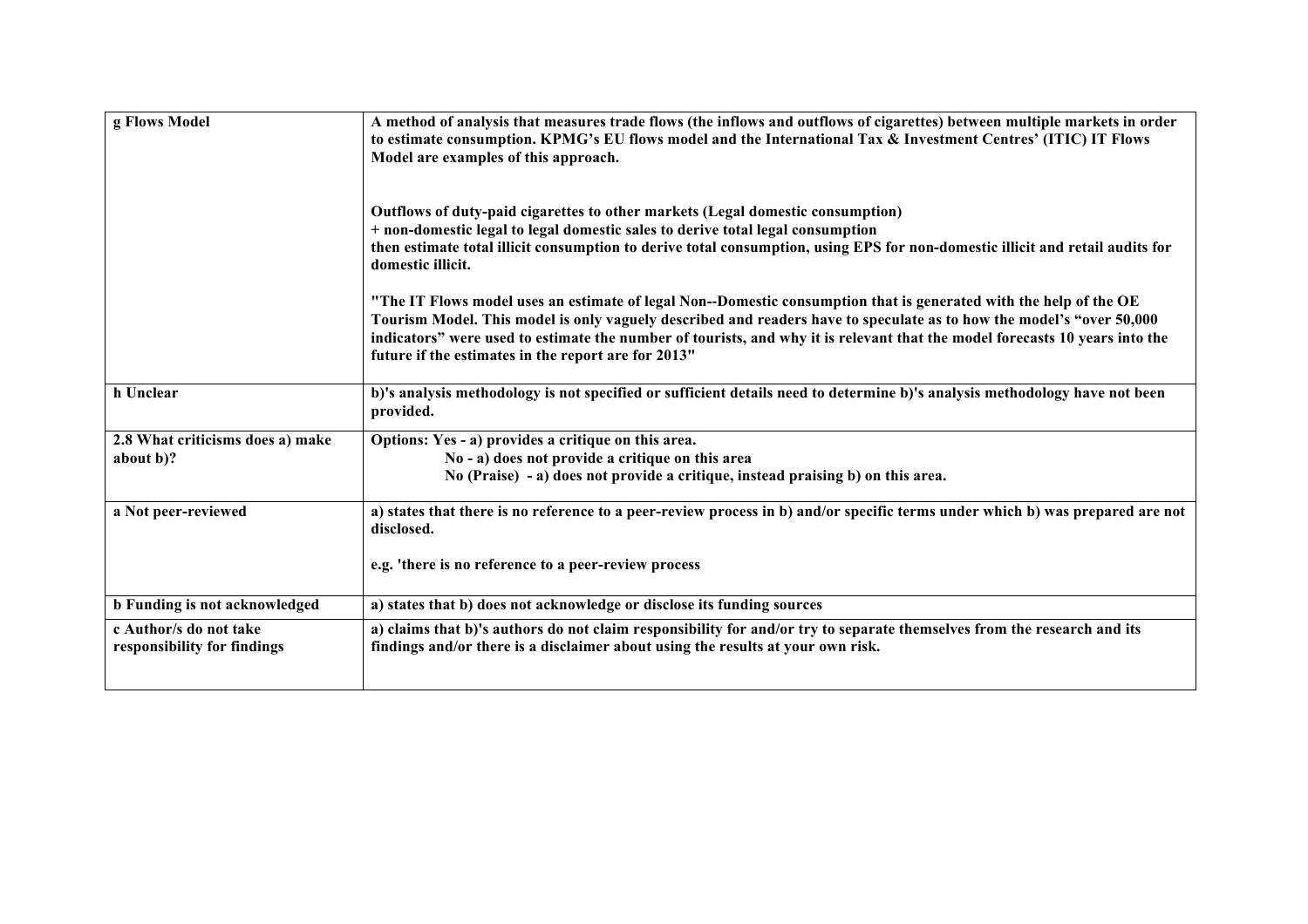| d Criticism of data collection          | a) identifies problems with method/s of data collection used in b). This may include:                                                                                         |  |  |  |  |  |  |  |
|-----------------------------------------|-------------------------------------------------------------------------------------------------------------------------------------------------------------------------------|--|--|--|--|--|--|--|
| methodology                             |                                                                                                                                                                               |  |  |  |  |  |  |  |
|                                         | •the data collection process failing to account for factors that could influence the scope of illicit trade in b)'s final estimates                                           |  |  |  |  |  |  |  |
|                                         | •b) featuring a data collection method that is not appropriate for what b) aims to measure                                                                                    |  |  |  |  |  |  |  |
|                                         | •issues with the representativeness and generalisability of b)'s data collection process                                                                                      |  |  |  |  |  |  |  |
|                                         | •problems with the transparency and replicability of b)'s data collection process                                                                                             |  |  |  |  |  |  |  |
|                                         | • manufacturer involvement in the data collection process (through counterfeit identification)                                                                                |  |  |  |  |  |  |  |
|                                         | •measurements being defined incorrectly and/or different types of illicit not being distinguished between during the data<br>collection process by b)                         |  |  |  |  |  |  |  |
|                                         | •b)'s data collection process preferring subjective over objective criteria (e.g. self-reporting over objective criteria)                                                     |  |  |  |  |  |  |  |
| e Criticisms of analysis<br>methodology | a) identifies problems with the analysis methodology/ies used in b). This may include:                                                                                        |  |  |  |  |  |  |  |
|                                         | • the process failing to account for factors that could influence the scope of illicit trade in b)'s final estimates                                                          |  |  |  |  |  |  |  |
|                                         | • b) using a method of analysis that is not suitable for b) is attempting to analyse, issues with the representativeness and<br>generalisability of b)'s analysis methodology |  |  |  |  |  |  |  |
|                                         | • problems with the transparency and replicability of b)'s analysis methodology                                                                                               |  |  |  |  |  |  |  |
|                                         | • b)'s analysis methodology contains errors or mistakes that may influence its estimates                                                                                      |  |  |  |  |  |  |  |
|                                         | • insufficient cross-validation by b) to support its findings                                                                                                                 |  |  |  |  |  |  |  |
|                                         |                                                                                                                                                                               |  |  |  |  |  |  |  |
|                                         |                                                                                                                                                                               |  |  |  |  |  |  |  |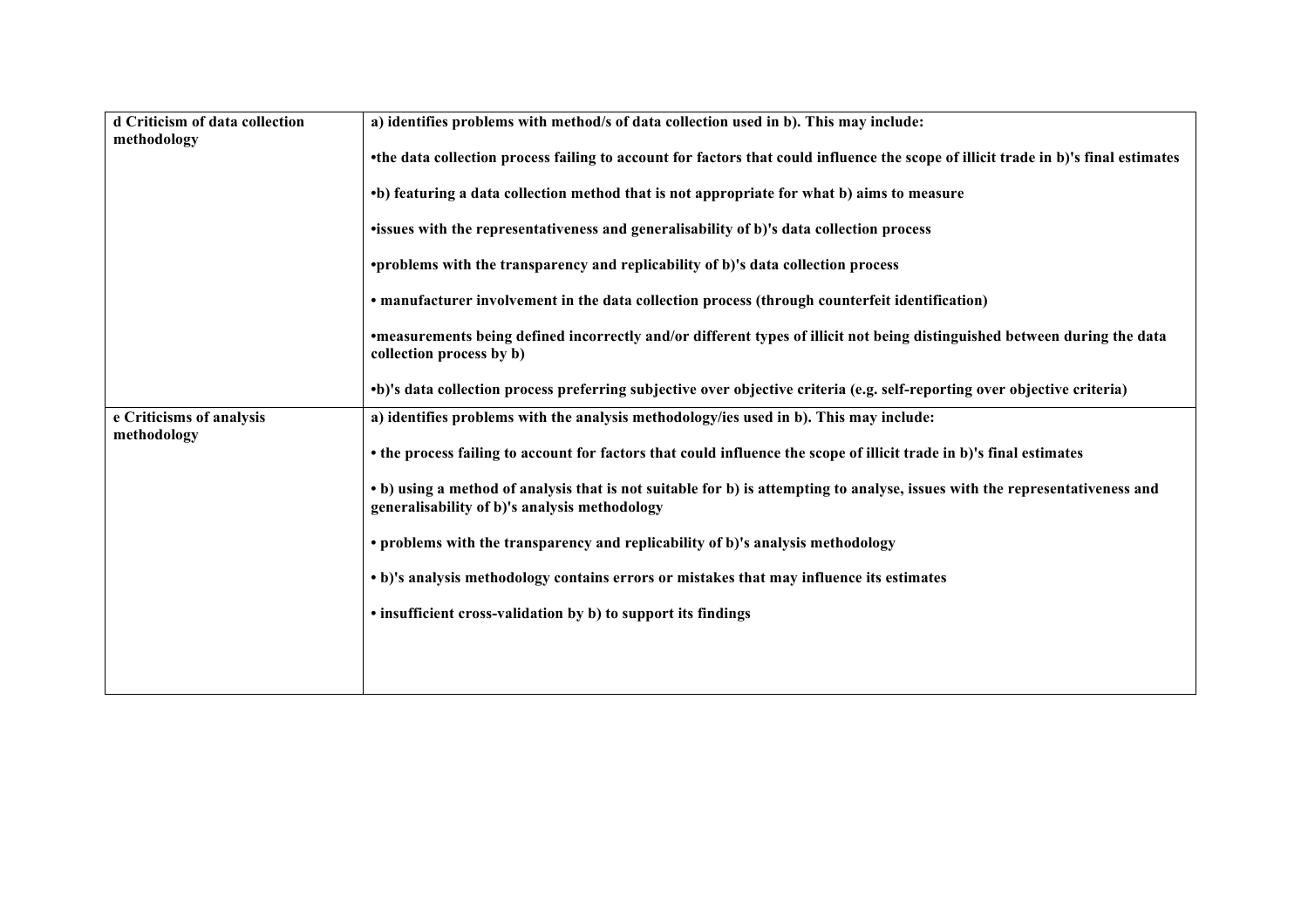| f Poor presentation of results                                 | a) identifies problems with how b) presents its results. This may include:                                                                                                                                                                                                                               |
|----------------------------------------------------------------|----------------------------------------------------------------------------------------------------------------------------------------------------------------------------------------------------------------------------------------------------------------------------------------------------------|
|                                                                | • b)'s results not being presented adequately (in a range or with confidence intervals)                                                                                                                                                                                                                  |
|                                                                | • b)'s results are presented in a misleading manner (the size of the illicit market is expressed as a share of the licit market,<br>which makes it look bigger)                                                                                                                                          |
|                                                                | • b) does not acknowledge its methodological weaknesses                                                                                                                                                                                                                                                  |
|                                                                | or b) over-looks pre-existing research that undermines or contrasts with its main arguments and instead relies on pre-<br>existing data that supports its positions                                                                                                                                      |
|                                                                | • b) provides unsubstantiated critiques of pre-existing research that undermine b)'s findings and/or design.                                                                                                                                                                                             |
|                                                                | •There are issues with terminology and definitions used in b)'s glossary                                                                                                                                                                                                                                 |
| g Findings are not significant/have<br>no impact               | a) claims that b)'s findings contribute nothing new or worthwhile to the pool of research on illicit trade.                                                                                                                                                                                              |
| h No clear research goals                                      | a) claims that b) does not clearly state its research aims/goals                                                                                                                                                                                                                                         |
| I Funding is a conflict of interest                            | a) claims that b)'s funding source may have influenced the quality of b)'s approach and/or b)'s data                                                                                                                                                                                                     |
| j Estimates differ substantially from<br>independent estimates | a) compares b)'s results with independent estimates and claims that there are significant differences. Where comparisons<br>are used to develop criticisms of a specific feature of b), they should be coded in the relevant category (criticism of<br>methodology, poor presentation of results, etc.). |
| <b>ROUND THREE- Critical</b><br>appraisal of a)                |                                                                                                                                                                                                                                                                                                          |
| 3.1 Did a) undergo a peer-review<br>process                    |                                                                                                                                                                                                                                                                                                          |
| Yes                                                            | a) featured in a peer-reviewed journal                                                                                                                                                                                                                                                                   |
| Unclear                                                        | a) did not feature in a peer-reviewed journal but refers to a peer-review process having been undertaken                                                                                                                                                                                                 |
| N <sub>0</sub>                                                 | a) did not feature in a peer-reviewed journal and does not refer to a peer-review process having taken place                                                                                                                                                                                             |
| 3.2 Does a) disclose its funding<br>source?                    |                                                                                                                                                                                                                                                                                                          |
| Yes                                                            | a) discloses if it was commissioned by an external party and, if so, identifies this party and its funding sources.                                                                                                                                                                                      |
| N <sub>0</sub>                                                 | a) does not disclose if it was commissioned by an external party or discloses external funding but does not identify the party                                                                                                                                                                           |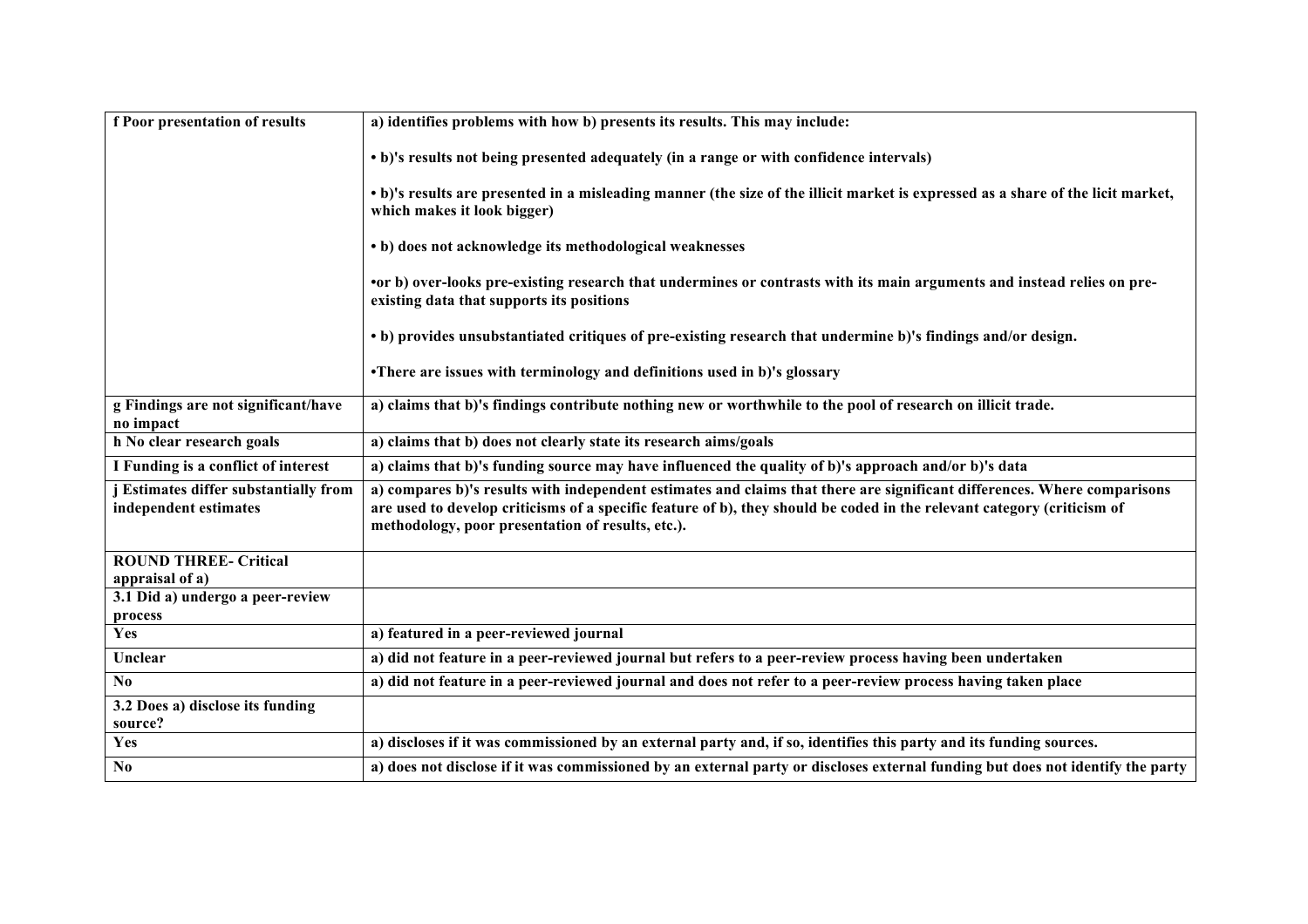| 3.3 Does a) outline it's<br>methodological approach? |                                                                   |
|------------------------------------------------------|-------------------------------------------------------------------|
| Yes                                                  | a) features a dedicated outline of its method of analysis         |
| No                                                   | a) does not feature a dedicated outline of its method of analysis |